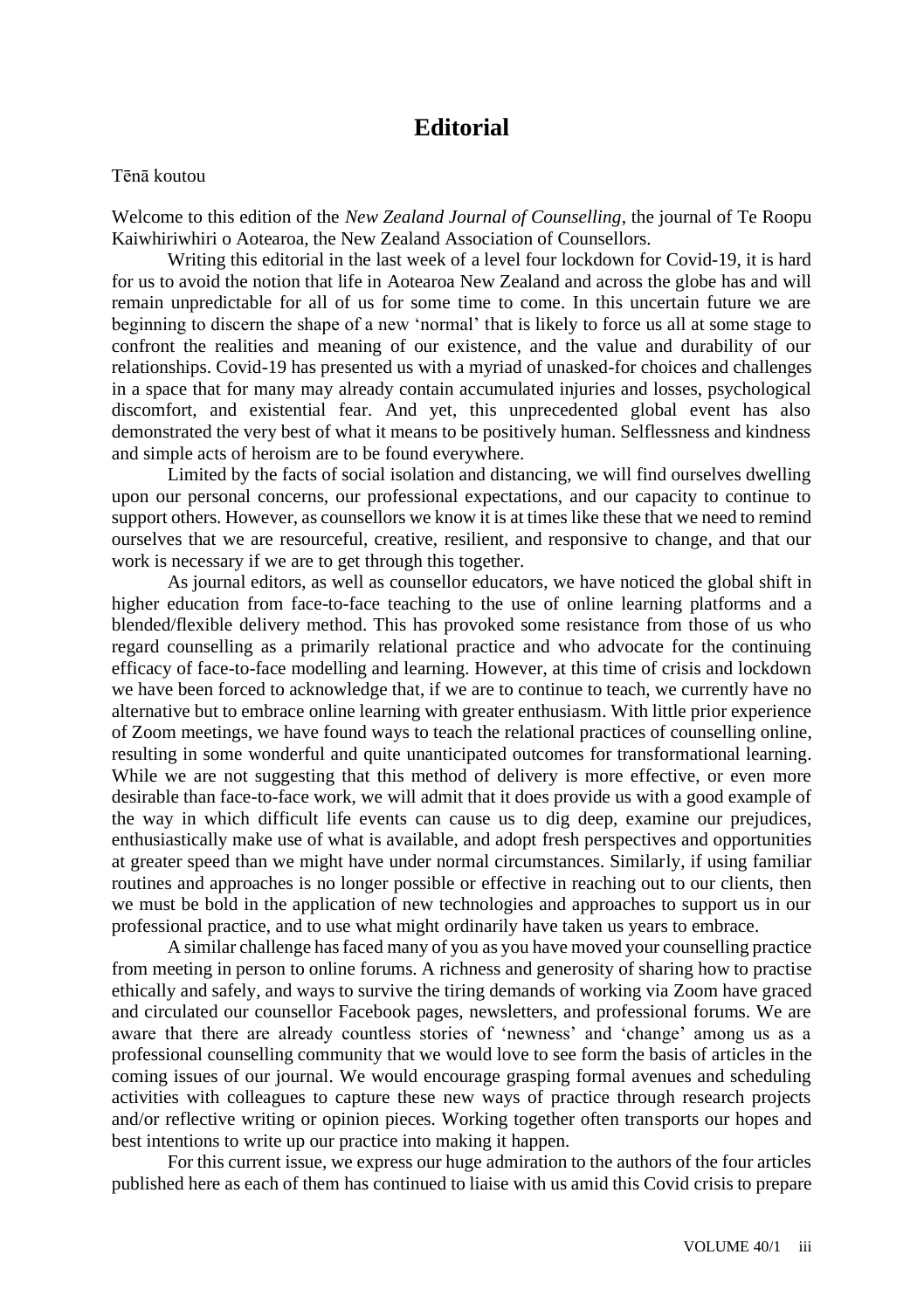their work for publication. We would like to thank all of them for their generosity, diligence, and collegiality in making their research available here at this time.

Working with young people is a strong focus this time and, unsurprisingly, three out of the four articles featured here offer insight into a number of issues that are highly relevant to the practices of counselling and teaching. The lived accounts of our counselling researchers and their participants offer unique perspectives on the experience and storying of violence and its impact on identity formation, and how school counsellors respond to non-suicidal selfinjury. The final article in this series raises awareness about the meanings attributed to 'giftedness' in young people and argues for the establishment of a safe space in which to work effectively with gifted young people and their whānau. Finally, and of no less importance, this issue is completed by an article that takes an in-depth look at the spiritual lives of gay men in Aotearoa New Zealand that seeks to understand how these two influential factors have contributed to their identities.

The first contribution by Matt Judd and Paul Flanagan is a story of hope. It provides a clear snapshot of the authors' narrative practice with Carl, a young man, 'troubled by violence'. This individual case study demonstrates and maps the subtle shifts in movement that can occur when the narrative therapy practice of re-authoring stories, specifically those that involve violence, is used with a young person. In this case the approach enables the young client to challenge unhelpful constructions of masculinity, take up a 'non-violent identity or identities' and author an alternative story for his future life. This work takes a detailed look at the process and offers some useful insights into this subtle practice.

The research on school counsellors' experiences of working with students presenting with Non-Suicidal Self-Injury (NSSI), carried out by Jessica Garisch, Kealagh Robinson, and Marc Wilson, is an informative account of the nature of NSSI that conveys particularly how this struggle in young people is still poorly understood by many helping professionals in our school environments. As such it signposts ways in which counsellors might begin to sensitively understand, support, and work with these young people in the wider school community and educational system. This research is a timely contribution to an area of growing concern.

In a similar vein, Melanie Wong's research with parents and other adults involved with young people identified as gifted challenges educational institutions to recognise that these students have a uniquely constellated set of needs and issues. Through her informants' observations and experiences, Wong's research reveals the identity struggles that gifted young people often have to manage alone and suggests that being gifted does not immediately negate these issues or suggest that the individual is able to deal with them on their own. In her awareness-raising article Wong examines the ways in which giftedness is commonly understood and socially constructed and how this might even lead to the perpetuation of these young people's struggles.

The final article in this issue is a qualitative research study by David Sander and Jan Wilson. This small-scale study provides a valuable in-depth exploration of the lived experiences of eight gay men in Aotearoa New Zealand. Beginning with a journey of acceptance that they are gay, the participants discuss how they have integrated their spiritual beliefs with their sexuality. While this research contributes to what is already known about being a gay man in Aotearoa, the emerging themes from these participant interviews also suggest that these men also attribute the development and integration of their sexual identities to the positive values and social resources provided by spirituality and religions in their formative years. In seeking to understand and support the ongoing process for gay men of integrating spiritual and sexual identities, this work finishes with a number of pertinent recommendations for counsellors.

There are important days ahead for us all, and our editorial team will certainly be considering the role of our journal in supporting you as professionals to support yourselves as